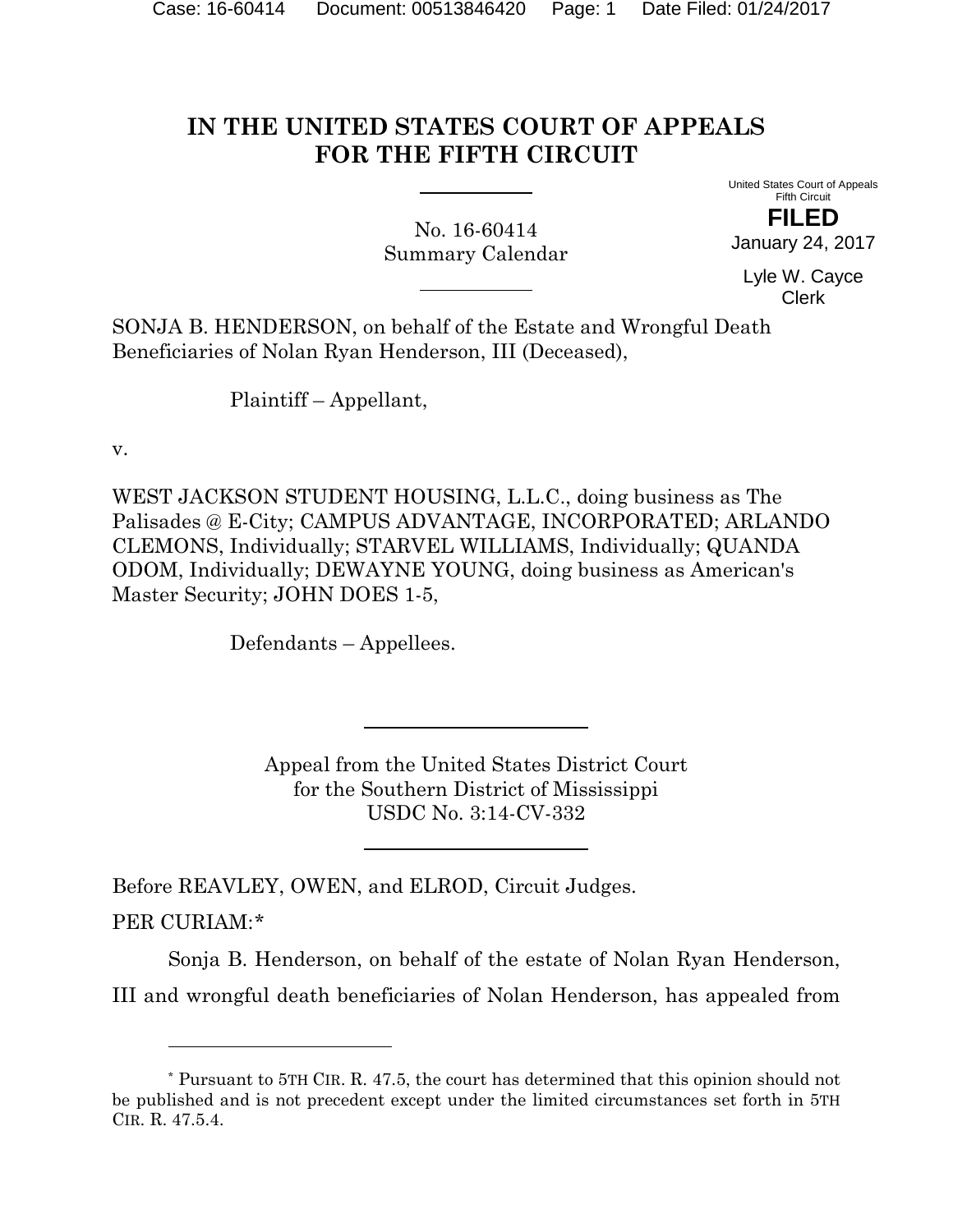the district court's order dismissing her complaint for failure to state a claim and denying her motion for reconsideration. We AFFIRM.

# **I.**

Nolan Ryan Henderson was killed on March 25, 2012, while on the premises of an apartment complex, Palisades @ E-City. At the time of Nolan Henderson's death, Palisades was under the receivership of Campus Advantage, Inc., pursuant to an order entered by the Southern District of Mississippi in July of 2011 (Appointment Order).1 As Receiver, Campus Advantage was authorized to manage, maintain, and operate Palisades. The Appointment Order provided that Campus Advantage had "no personal liability" "[e]xcept in the event of gross negligence, willful misconduct or actions in violation of orders of the Court." Campus Advantage's receivership over Palisades was subsequently terminated at the request of the parties by court order on November 28, 2012 (Termination Order). The Termination Order contained a clause providing that Campus Advantage "shall be fully and forever released and discharged from any and all liability as Receiver of [Palisades]."2

l

<sup>&</sup>lt;sup>1</sup> The receivership was instituted in the context of litigation between Wells Fargo and West Jackson Student Housing, LLC—the Palisades's owner. Wells Fargo had sued West Jackson over unpaid debts.

<sup>2</sup> The release provides in full:

<sup>[</sup>T]he Receiver shall be fully and forever released and discharged from any and all liability as Receiver of Receivership Property. Said release and discharge shall include any and all claims, cross-claims, counterclaims, causes, damages, and actions of every kind and character, and all suits, costs, damages, expenses, compensation, and liabilities of every kind, character, and description, whether direct or indirect, known or unknown, in law or in equity, that anyone has or will have against Receiver and/or any of Receiver's agents, representatives, officers, attorneys, professionals, employees, or contractors, on account of, arising, or resulting from, or in any manner incidental to, the Receivership, Receivership Property, Receiver's possession and/or use of Receivership Property, the administration of the Receivership estate, and/or any acts or omissions of Receiver.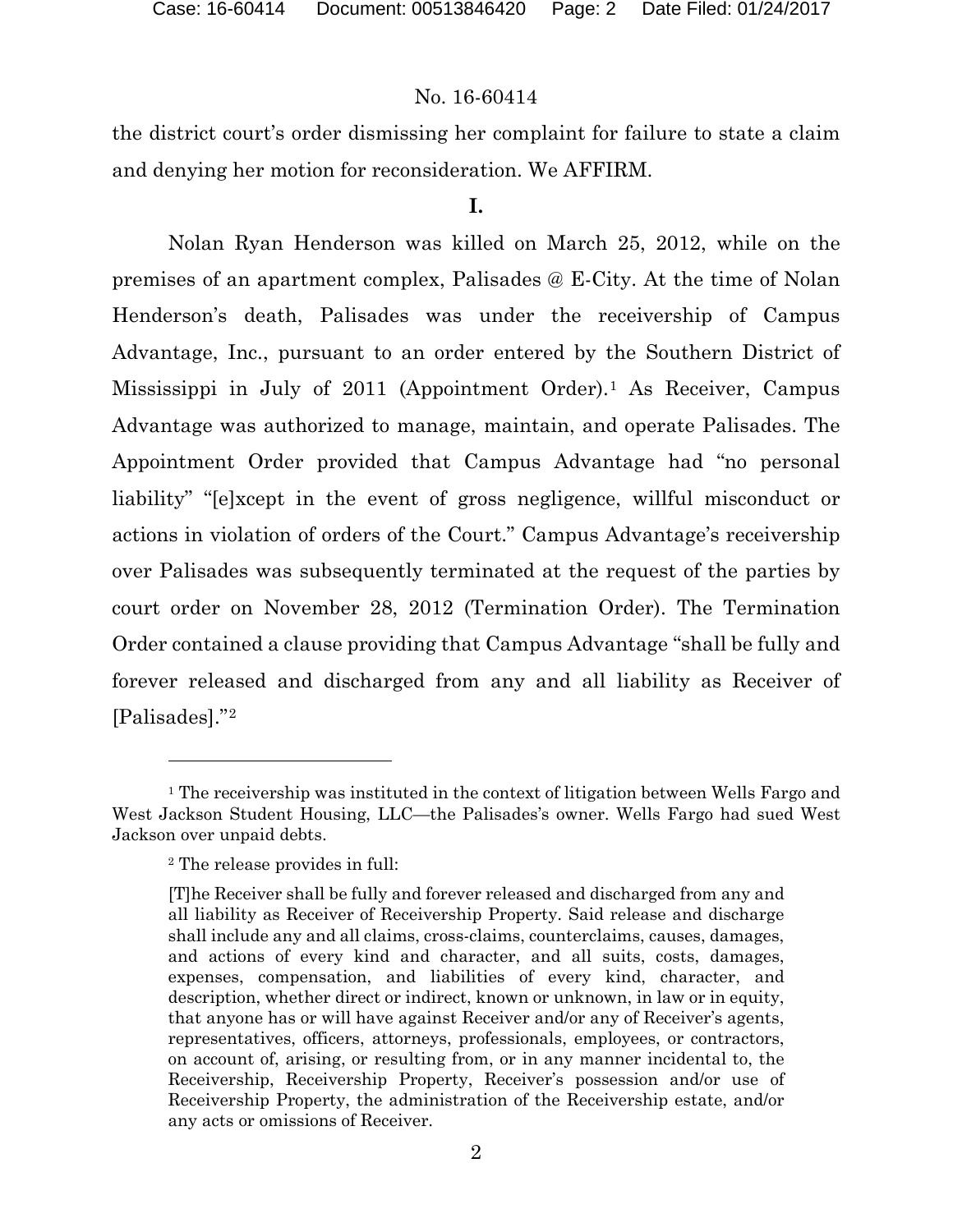$\overline{a}$ 

# No. 16-60414

On November 12, 2013—nearly a year after Campus Advantage was terminated as Receiver over Palisades—Sonja Henderson, on behalf of the estate and wrongful death beneficiaries of Nolan Henderson, brought suit in state court against Campus Advantage, three of its employees<sup>3</sup> (collectively, Campus Advantage), and various other defendants, alleging that defendants had negligently failed to provide adequate security at Palisades and had negligently failed to warn of foreseeable dangers on the premises. Henderson also asserted that these alleged failures amounted to gross negligence. Campus Advantage subsequently removed the case to federal district court<sup>4</sup> and moved to dismiss the complaint under Fed. R. Civ. P. 12(b)(6).

 In its motion to dismiss, Campus Advantage argued that the release in the Termination Order barred Henderson's claim. In response, Henderson offered two arguments. First, she argued that enforcing the Termination Order to bar her claim would violate procedural due process because Campus Advantage did not "mail to Plaintiffs a notice of the receivership, how to file claims against the subject property of the receivership, and date that claims would be barred." Second, Henderson argued that, because the Appointment Order exempted claims of "gross negligence" and because she alleged that Campus Advantage had been grossly negligent, the suit could proceed.

The district court granted the motion to dismiss with prejudice as to all claims against Campus Advantage and its three employees. The court first rejected Henderson's due process argument, concluding that she had not

<sup>3</sup> The employees are Arlando Clemons, Starvel Williams, and Quanda Odom.

<sup>4</sup> Removal was based on Campus Advantage's status as a federal court-appointed Receiver. Federal law provides that any civil action commenced against "[a]ny officer of the courts of the United States" may be removed to federal district court. 28 U.S.C. § 1442(a). The district court concluded that Campus Advantage was an officer of the court as a result of its status as a court-appointed Receiver. *See Med. Dev. Int'l v. Cal. Dep't of Corr. & Rehab.*, 585 F.3d 1211, 1216 (9th Cir. 2009). Henderson agrees that removal was proper.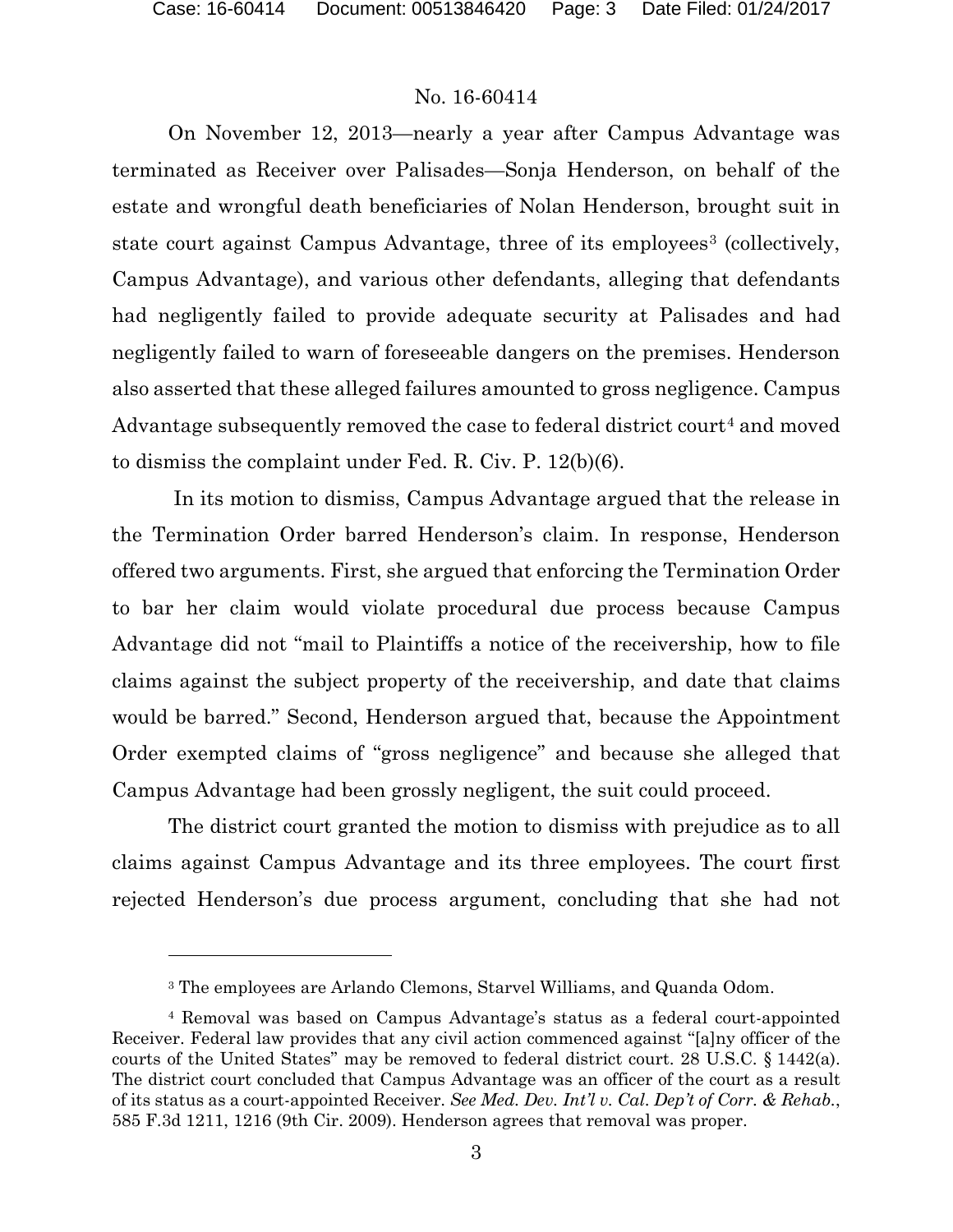identified any authority mandating that Campus Advantage provide notice to non-party potential claimants regarding the receivership's creation or termination. The court then rejected Henderson's argument that the Appointment Order, rather than the subsequent Termination Order, determined the scope of Campus Advantage's liability exposure. Henderson filed a motion for reconsideration reasserting the same arguments previously made, which the district court denied.

#### **II.**

We review a district court's motion to dismiss under Rule 12(b)(6) *de novo*, *U.S. ex rel. Grubbs v. Kanneganti*, 565 F.3d 180, 185 (5th Cir. 2009), and a district court's denial of a motion for reconsideration for abuse of discretion. *Briddle v. Scott*, 63 F.3d 364, 379 (5th Cir. 1995). On a motion to dismiss, we accept all well-pleaded facts as true, but "courts are not bound to accept as true a legal conclusion couched as a factual allegation.'" *Bell Atl. Corp. v. Twombly*, 550 U.S. 544, 555 (2007) (quotation marks and alterations omitted). To overcome a Rule 12(b)(6) motion to dismiss, a plaintiff must plead "enough facts to state a claim to relief that is plausible on its face." *Twombly*, 550 U.S. at 570. "A claim has facial plausibility when the plaintiff pleads factual content that allows the court to draw the reasonable inference that the defendant is liable for the misconduct alleged." *Ashcroft v. Iqbal*, 556 U.S. 662, 678 (2009).

### **III.**

We first address Henderson's claim that the district court erred in concluding that the Termination Order's release clause bars her claims against Campus Advantage. Henderson provides two arguments to support this position. First, relying on out-of-circuit precedent, Henderson argues that Campus Advantage is not entitled to judicial immunity where the receiver has acted contrary to the court's directives. Here, the Appointment Order required Campus Advantage to "take reasonable actions to ensure that it complies with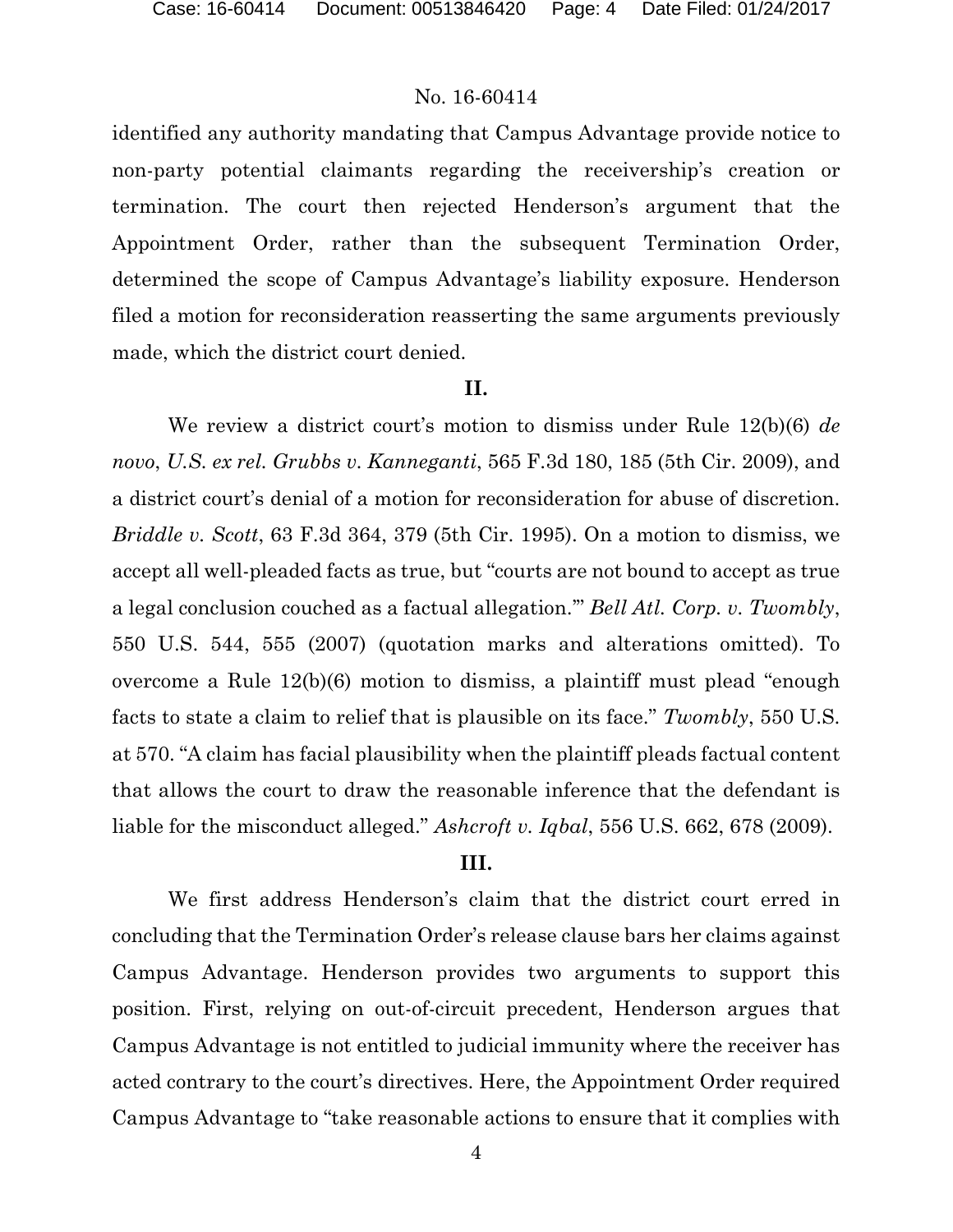all laws applicable to the possession, use, occupancy, management, operation and maintenance of the Property as provided under any laws of the United States, the State of Mississippi, and otherwise . . . ." Henderson argued that Campus Advantage contravened the court's order by violating Mississippi law through the negligence alleged in the complaint. Second, Henderson argues that the district court wrongly concluded that the Termination Order, rather than the Appointment Order, determines Campus Advantage's liability.

We reject Henderson's first argument because it has been forfeited. "Generally, 'this Court will not consider an issue that a party fails to raise in the district court absent extraordinary circumstances.'" *Black v. N. Panola Sch. Dist.*, 461 F.3d 584, 593 (5th Cir. 2006) (alterations omitted) (quoting *Leverette v. Louisville Ladder Co.*, 183 F.3d 339, 342 (5th Cir. 1999)). As Henderson admits, Campus Advantage relied on the doctrine of judicial immunity in its motion to dismiss. Henderson, however, never argued to the district court that judicial immunity was unavailable to Campus Advantage because it had failed to comply with the Appointment Order's directives. Nor did Henderson ever rely on 28 U.S.C. § 959. Instead, Henderson relied entirely on the portion of the Appointment Order that authorized claims for gross negligence to rebut Campus Advantage's immunity argument.

In her briefing to this court, Henderson tries to make up for her failure to brief this issue, asserting that she "clearly set forth allegations in the Amended Complaint that [Campus Advantage] . . . did not comply with the laws or standards of care of the State of Mississippi . . . ." The Appointment Order says nothing about "standards of care"; it refers only to "laws." We cannot agree that an allegation of negligence, even if sufficient facts were pleaded, plausibly states that Campus Advantage violated the "laws" of Mississippi. *Twombly*, 550 U.S. at 570. Indeed, Henderson's attempt to revise the Termination Order to include the phrase "or standards of care" confirms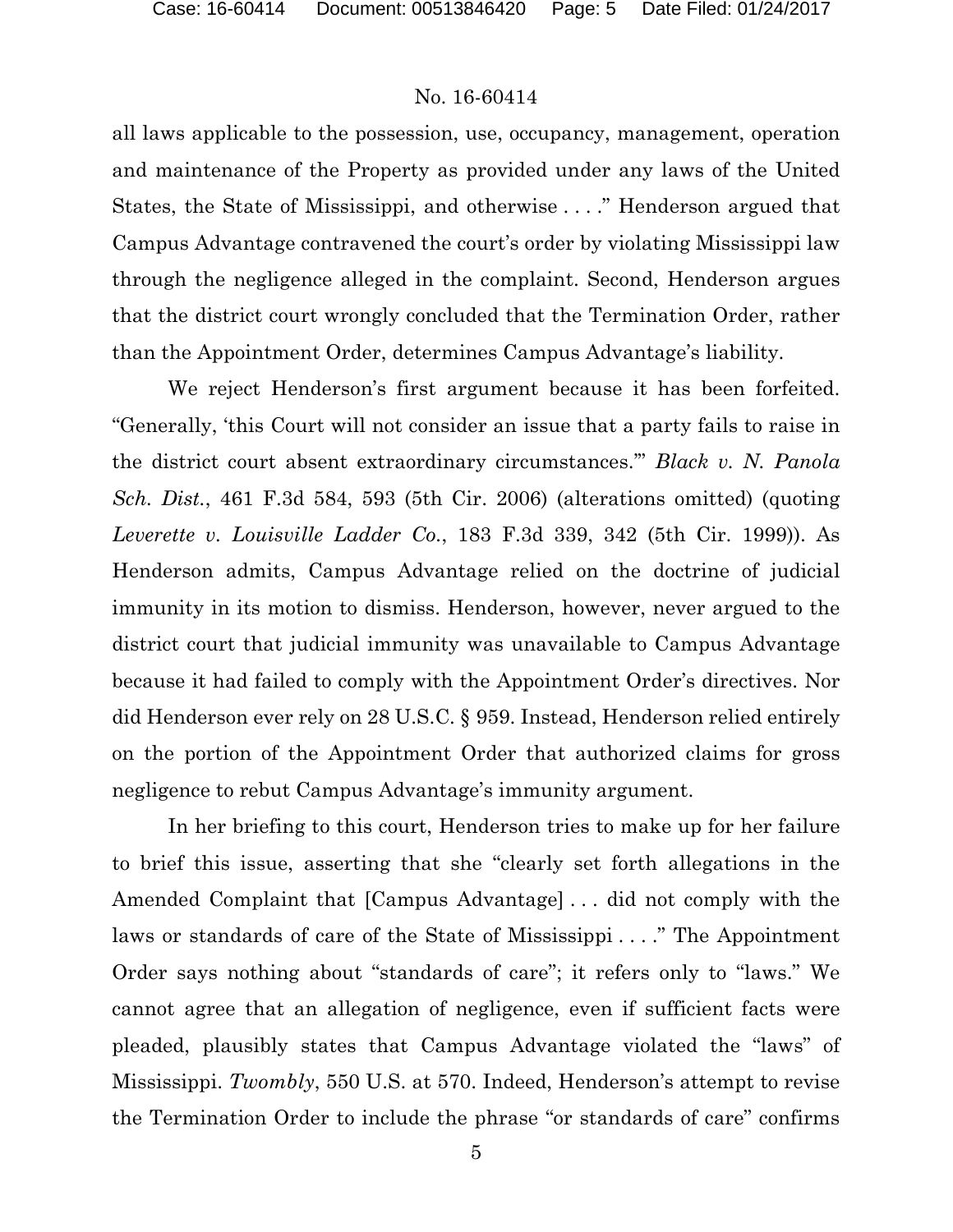l

#### No. 16-60414

our conclusion that Henderson's allegations of negligence do not plausibly allege a violation of "laws" within the meaning of the Termination Order. Thus, Henderson never argued, and did not plausibly allege, that Campus Advantage contravened the district court's Appointment Order.5

We also reject Henderson's argument that the district court wrongly concluded that the Termination Order, rather than the Appointment Order, determines Campus Advantage's liability. Henderson argues essentially that the Appointment Order—along with its exception for claims of gross negligence—controls because the asserted claims accrued before the Termination Order was entered.6 But as the district court noted, Henderson has not provided any authority for the counterintuitive claim that a superseded order governs over the order that did the superseding. In her opposition to the motion to dismiss, Henderson agreed that courts have authority to define the scope of a Receiver's immunity. If a court has discretion to define a Receiver's immunity in the first instance, we see no logical reason why it may not adjust that immunity through a subsequent order. The district court did precisely that by releasing Campus Advantage "from any and all liability as Receiver of Receivership Property." Given that Henderson has offered no authority to support her position, we reject it.

Henderson argues next that the district court erred in rejecting her due process argument. As the district court noted, Henderson has provided no relevant support for the argument that Campus Advantage, as Receiver, was required to provide notice to Henderson—a non-party to the receivership

<sup>5</sup> We also note that the district court did not conclude that judicial immunity protected Campus Advantage from liability. Instead, the district court's conclusion rests entirely on its view that the Termination Order controls over the Appointment Order.

<sup>6</sup> Henderson does not argue that her claims could proceed if the Termination Order governs.